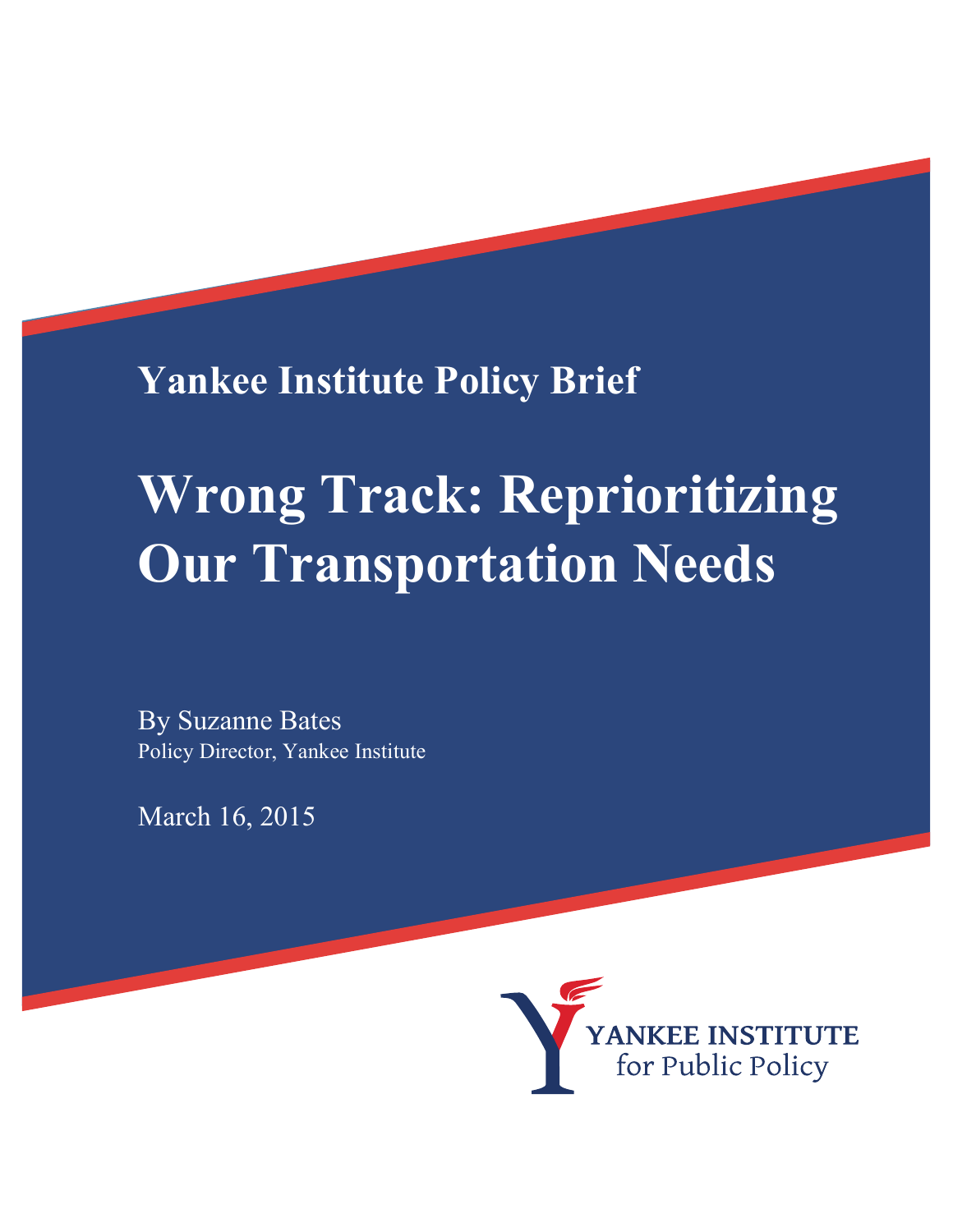#### **Executive Summary**

!!!!!!!!!!!!!!!!!!!!!!!!!!!!!!!!!!!!!!!!!!!!!!!!!!!!!!!!!!!!

Connecticut's transportation infrastructure undoubtedly needs upgrading. To accomplish this goal, we need to set priorities and come up with a plan to pay for these investments.

The state Department of Transportation just released an ambitious plan – branded as "Let's Go CT!" –meant to be a 30-year blueprint for the state's transportation projects, but this proposal is little more than a wish list.

What we need is a thoughtful guide that prioritizes projects by necessity, taking into account both public safety concerns and economic impact.

The plan as presented also has a gaping hole – it does not specify how we will pay for this laundry list of projects. The idea of brand new roads, rail lines, bus routes, pedestrian trails, and deep sea ports is much more attractive when you don't have to think about how you will pay for them.

What would fair funding look like? By eliminating wish-list projects, we can invest more in the projects we need. If transportation infrastructure is a priority, we need to reallocate state spending that is less important. Border tolls wouldn't be fair, not to mention inhospitable to visitors from other states. However, tolls or congestion pricing could be part of the solution as long as they are spread throughout the state and other taxes are reduced.

Also, federal law restricts the use of tolling on interstate highways. Our congressional delegation should ask the federal government to change any law or regulation that restricts a state's ability to use money collected through tolling how it wants.

Part of the state's expense problem stems from Connecticut's high administrative costs for its roadways. According to a national study, Connecticut spends \$77,000 per mile on administrative costs. The national average is \$10,579 per mile.<sup>1</sup>

Connecticut residents are already overwhelmed by taxes and fees – state lawmakers should not increase that burden. Rather than increasing the taxes and fees residents pay, let's focus instead on smarter and more efficient ways to use the funds we have.

If the state decides to change the way it funds roads, for example by adding tolls or using congestion pricing, this should be done in a way that is revenue neutral. If tolls go up, gas taxes should come down in tandem. Absent this revenue-neutrality, tolls and congestion pricing should be taken off the table.

 $1$  Hartgen, David T., M. Gregory Fields and Baruch Feigenbaum. "21st Annual Highway Report." Reason Foundation. Sept. 18, 2014. http://reason.org/news/show/21st-annual-highway-report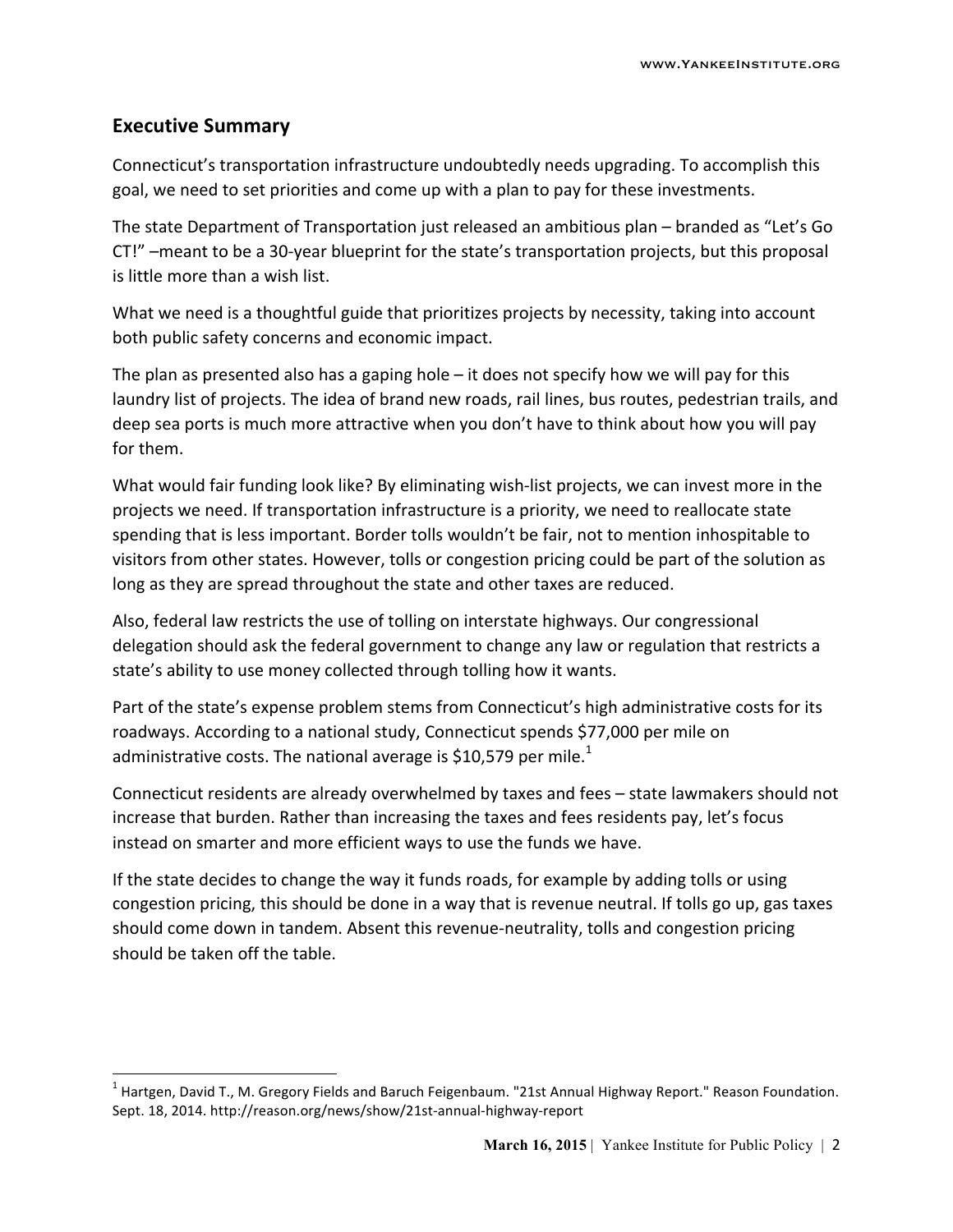### **Prioritize First**

Every morning, Connecticut-to-New York commuters take to Twitter to express their frustrations about the most-used commuter railroad in the country.

Delays, unscheduled maintenance, bus substitutions, full trains, expensive tickets, even accidents – and on and on it goes as the 125,000-a-day commuters who ride Metro North narrate their ongoing misery.

Given the central role Metro North plays in the vitality of Fairfield County – Connecticut's economic engine – it is surprising that fixing Metro North doesn't take a more central role in the five-year transportation ramp-up plan that was released in February by the state's Department of Transportation.

The Regional Plan Association, an urban research organization, estimates that it will cost another \$3.6 billion by 2020 to modernize Metro North.<sup>2</sup> The state owns the rail lines used by Metro North in Connecticut, so it is our responsibility to maintain them, along with the bridges, switches, rail cars, and other capital investments necessary to keep the trains running on time.

But even though this is the most congested area in the state  $-$  in terms of traffic and rail ridership – and even though this is clearly one of our biggest transportation problems, fixing Metro North has not made it to the top of our Department of Transportation's list of near-term priorities.

To use a metaphor, rather than fixing a gaping hole in our state's roof, we're borrowing money to put on an addition: An addition that will cost hundreds of millions of dollars to build, and which will add millions of yearly maintenance and operating costs, making it even more difficult to service existing infrastructure.

That "addition" is the Springfield-New Haven line, expected to cost in excess of \$1 billion. Already over \$400 million has been spent on this project, and that is before many of the expected improvements – including several new rail stations – have even broken ground.<sup>3</sup> The 30-year DOT plan budgets \$1.5 billion for the Springfield line, including the new stations, track improvements, new cars, and fixing a rail bridge over the Connecticut River.

How many riders are expected to use this billion-dollar railroad once it is up and running? Only an estimated 2,200 a day.<sup>4</sup> For every projected rider on this line, Metro-North already serves more than 50 actual riders.

!!!!!!!!!!!!!!!!!!!!!!!!!!!!!!!!!!!!!!!!!!!!!!!!!!!!!!!!!!!!

<sup>&</sup>lt;sup>2</sup> Regional Plan Association. "RPA Study Projects Decades of Disruptions to the New Haven Line Without New Investment." Jan. 16, 2014. RPA.org. http://www.rpa.org/article/new-haven-rail-line-faces-decades-of-disruptionrisk-of-outages-without-major-new-investment<br><sup>3</sup> Connecticut Department of Transportation. "New Haven-Hartford-Springfield Rail Program: Frequently Asked

Questions."!http://www.nhhsrail.com/stay\_informed/faqs.aspx

<sup>&</sup>lt;sup>4</sup> Fazzalaro, James J. "New Haven-Hartford-Springfield Rail Service Project. Connecticut Office of Legislative Research Report 2008-R-0489. Aug. 22, 2008.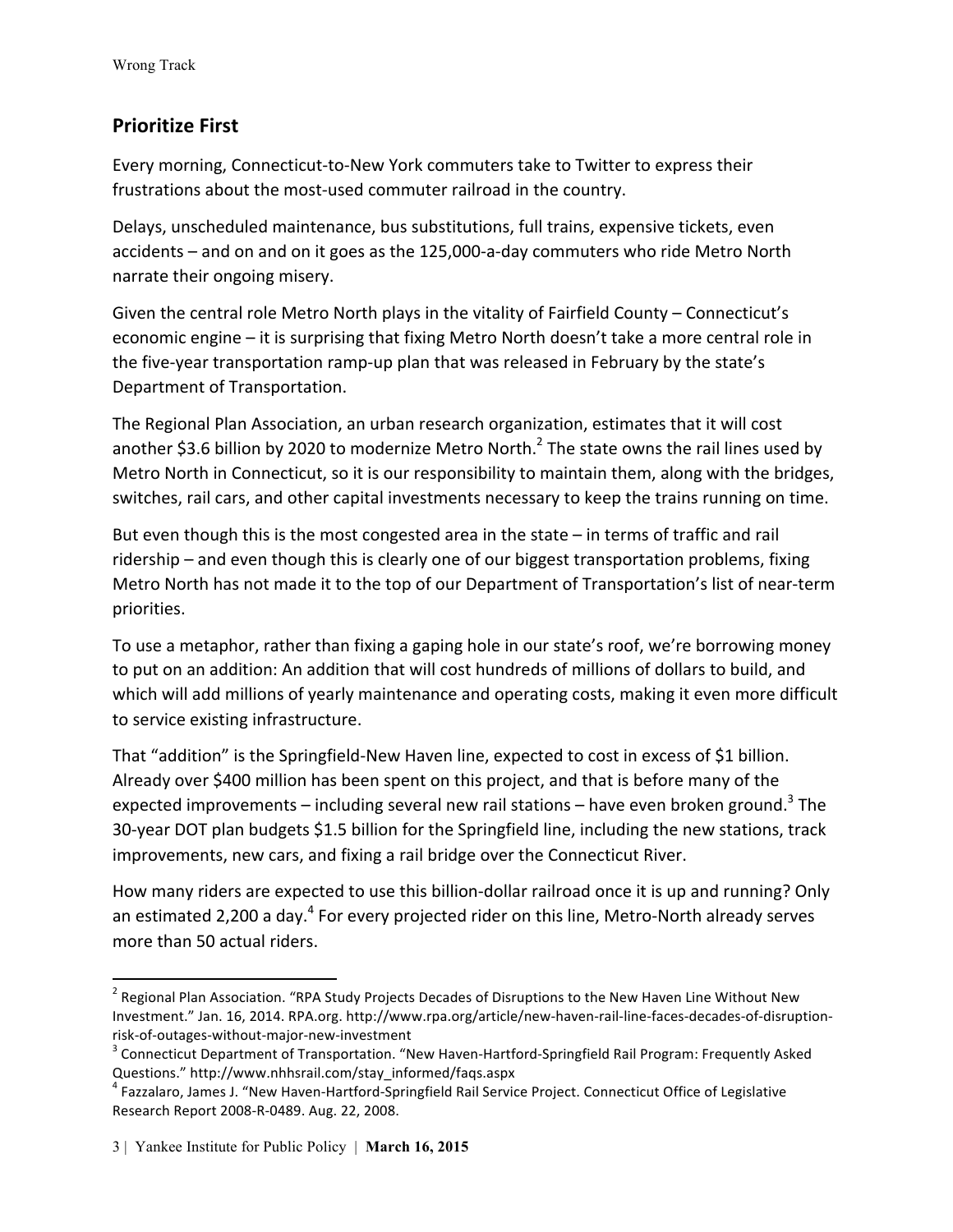#### **The Lure of Federal Money**

Connecticut fell into this financial mess because we followed the lure of federal money promised for high-speed rail. Connecticut has received \$160 million from the federal government for the Springfield rail project – money other states rejected because they realized that rail costs a lot to both build *and* to maintain. Since then, the federal well has run dry, putting the state on the hook for the rest of the cost.

With the construction of a \$500 million busway – also in the Hartford area – it is hard to understand why state lawmakers would funnel this much money into these low-usage projects, even as existing transportation issues continue to worsen. It seems the promise of new rail stations in several towns along the line convinced many lawmakers to support the new rail service, even if it doesn't make economic sense.

Given the state's history of funding projects that are wants, instead of funding projects that are needs, it is no wonder that some voters are wary of giving the state more money to play with.

#### Lock Away the Funds

The list of transportation projects in the 30-year Let's Go CT plan needs to be prioritized. Engineering and urban planning experts at the DOT should come up with a list of the top priorities based on need – not want.

Urgent and necessary projects exist in every region of the state  $-$  so no one should feel left out if we do things the right way.

In addition, it is time for state lawmakers to stop siphoning money from the special transportation fund into the general fund. While they should have the self-control to leave the special transportation fund alone, it appears a constitutional amendment is necessary to keep special transportation dollars locked away from lawmakers' hands.

### The High Cost of Our Roads – and the High Cost of Debt

A report issued by the Reason Foundation ranked all the states based on the condition and cost-effectiveness of their roads. Connecticut ranked 44<sup>th</sup> for its total state spending of \$470,399 per mile of road. The national average was \$162,000 per mile. There is no evidence the state is getting much value for this additional spending.

Connecticut does have highly traveled roads and brutal winters, both of which likely play a role in driving up the cost of maintenance. However, the biggest cost-driver is the state's huge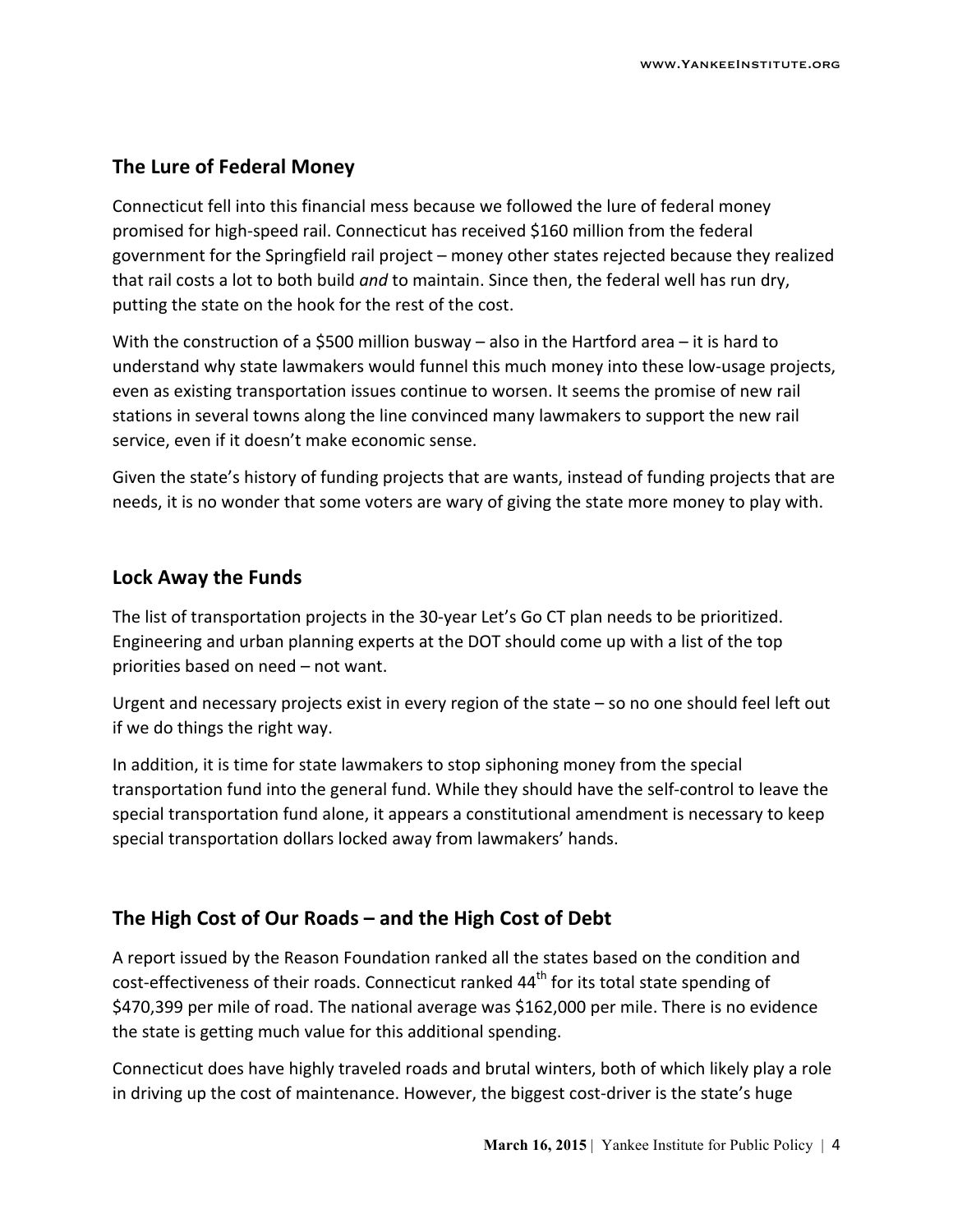administrative expenses. The state spends \$77,000 per mile on administrative costs, which is the second highest amount per mile in the nation, and more than seven times the national average of \$10,579 per mile.<sup>5</sup> Administrative costs include main office and general expenses, but do not include project costs. The more money we put into administration, the less we can put into materials and labor for transportation projects.

The Let's Go CT plan will add to our administrative costs by increasing the number of employees at the Department of Transportation by 92 in 2016, and 73 in 2017.<sup>6</sup>

Given these figures, it is hard to justify increasing revenue to pay for more transportation projects. With smarter, more efficient administration, the state can do more with less.

Another factor in funding infrastructure improvements is the high cost of debt. Connecticut already has the highest state debt per capita in the country. If we implement the governor's five year "Ramp-up Plan," debt service payments from the special transportation fund are expected to increase from \$465 million a year to \$802 million a year – a 72 percent increase.<sup>7</sup>

## A Better Way to Fund Transportation?

The primary source of funding for Connecticut's roads is the gas tax. It makes up about 40 percent of the revenue in the Special Transportation Fund. Other revenues come from car registrations, taxes on oil companies, and licensing fees.

Connecticut's gas tax is consistently ranked as one of the highest in the nation. The state charges a flat 25-cent fee per gallon, plus a 8.1 percent gross receipts tax on petroleum products. That tax is passed onto consumers, adding to the cost of fuel at the pump.

With gas consumption expected to decrease in the coming years as cars become more fuel efficient, it makes sense to look at other ways to fund road maintenance and construction costs.

However, we emphasize that *any plan to increase taxes or fees should be combined with an offsetting reduction in the gas tax.* Overall, a transportation revenue plan should achieve revenue neutrality.

!!!!!!!!!!!!!!!!!!!!!!!!!!!!!!!!!!!!!!!!!!!!!!!!!!!!!!!!!!!!

<sup>&</sup>lt;sup>5</sup> Hartgen, David T., M. Gregory Fields and Baruch Feigenbaum. "21st Annual Highway Report." Reason Foundation. Sept. 18, 2014. http://reason.org/news/show/21st-annual-highway-report.<br><sup>6</sup> Office of Policy and Management. "Connecticut FY2016 – FY2017 Biennium Governor's Budget Summary."

Released Feb. 18, 2015, p. B64.

 $<sup>7</sup>$  Barnes, Ben. Biennial Budget Presentation. Feb. 26, 2015.</sup> http://www.ct.gov/opm/lib/opm/budget/2016\_2017\_biennial\_budget/2-26-15financepresentation%E2%80%93pdfformat.pdf

<sup>5</sup> | Yankee Institute for Public Policy | **March 16, 2015**